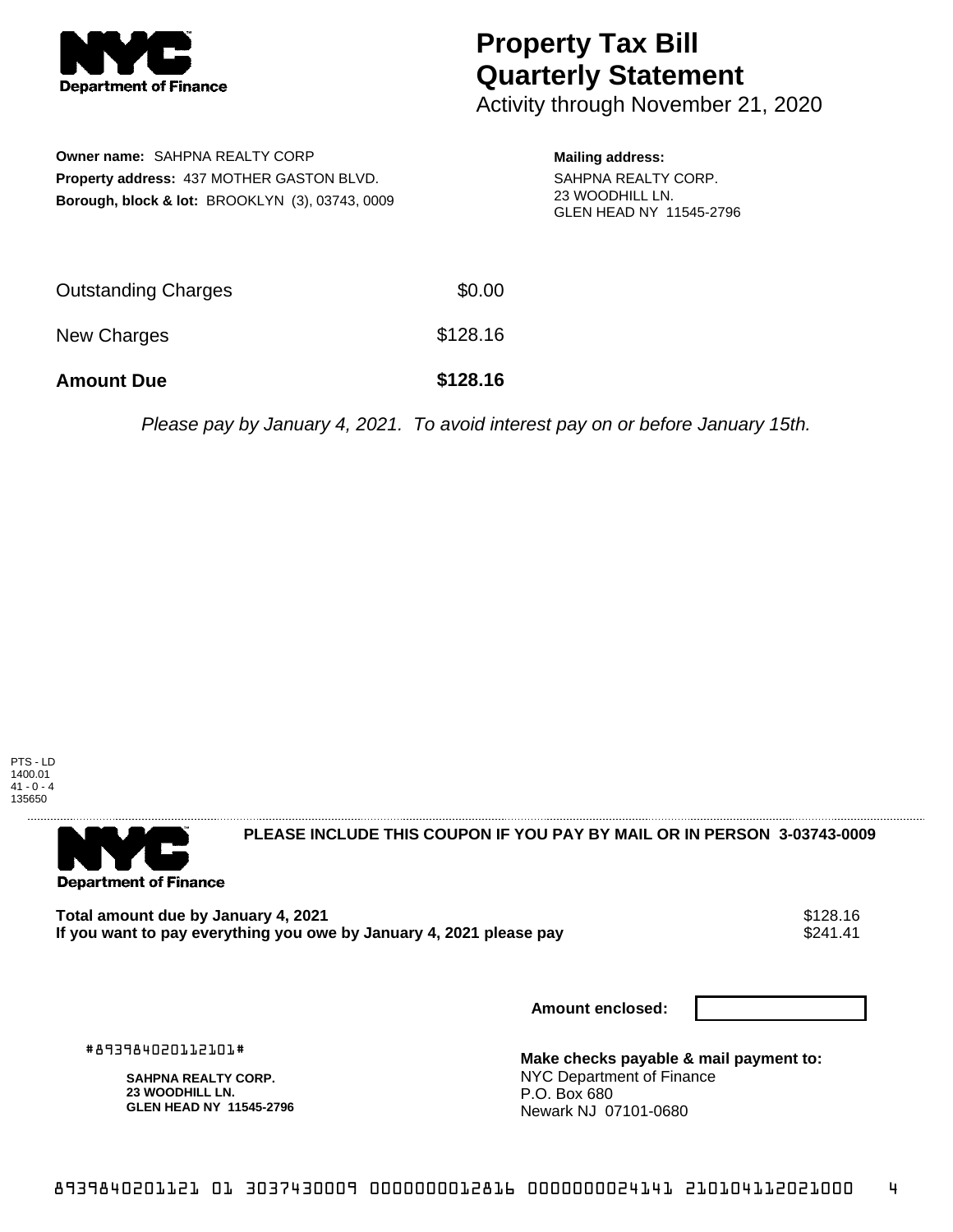

| <b>Billing Summary</b>                                                     | <b>Activity Date Due Date</b>           | Amount       |
|----------------------------------------------------------------------------|-----------------------------------------|--------------|
| Outstanding charges including interest and payments                        |                                         | \$0.00       |
| <b>Finance-Property Tax</b>                                                | 01/01/2021                              | \$0.00       |
| <b>Adopted Tax Rate</b>                                                    |                                         | \$128.16     |
| <b>Total amount due</b>                                                    |                                         | \$128.16     |
| <b>Tax Year Charges Remaining</b>                                          | <b>Activity Date</b><br><b>Due Date</b> | Amount       |
| Finance-Property Tax                                                       | 04/01/2021                              | \$0.00       |
| Adopted Tax Rate                                                           |                                         | \$128.16     |
| Total tax year charges remaining                                           | \$128.16                                |              |
| If you want to pay everything you owe by January 4, 2021 please pay        | \$241.41                                |              |
| If you pay everything you owe by January 4, 2021, you would save:          | \$14.91                                 |              |
| How We Calculated Your Property Tax For July 1, 2020 Through June 30, 2021 |                                         |              |
|                                                                            | Overall                                 |              |
| Tax class 4 - Commercial Or Industrial                                     | <b>Tax Rate</b>                         |              |
| Original tax rate billed                                                   | 10.5370%                                |              |
| New Tax rate                                                               | 10.6940%                                |              |
| <b>Estimated Market Value \$396,000</b>                                    |                                         |              |
|                                                                            |                                         | <b>Taxes</b> |
| <b>Billable Assessed Value</b>                                             | \$163,260                               |              |
| <b>Taxable Value</b>                                                       | \$163,260 x 10.6940%                    |              |
| <b>Tax Before Abatements and STAR</b>                                      | \$17,459.04                             | \$17,459.04  |
| Annual property tax                                                        |                                         | \$17,459.04  |
| Original property tax billed in June 2020                                  | \$17,202.72                             |              |
| <b>Change In Property Tax Bill Based On New Tax Rate</b>                   | \$256.32                                |              |

Please call 311 to speak to a representative to make a property tax payment by telephone.

For information about the interest rate charged on late payments, visit nyc.gov/taxbill.

## **Home banking payment instructions:**

- 1. **Log** into your bank or online bill pay website.
- 2. **Add** the new payee: NYC DOF Property Tax. Enter your account number, which is your boro, block and lot, as it appears here: 3-03743-0009 . You may also need to enter the address for the Department of Finance. The address is P.O. Box 680, Newark NJ 07101-0680.
- 3. **Schedule** your online payment using your checking or savings account.

## **Did Your Mailing Address Change?** If so, please visit us at **nyc.gov/changemailingaddress** or call **311.**

When you provide a check as payment, you authorize us either to use information from your check to make a one-time electronic fund transfer from your account or to process the payment as a check transaction.